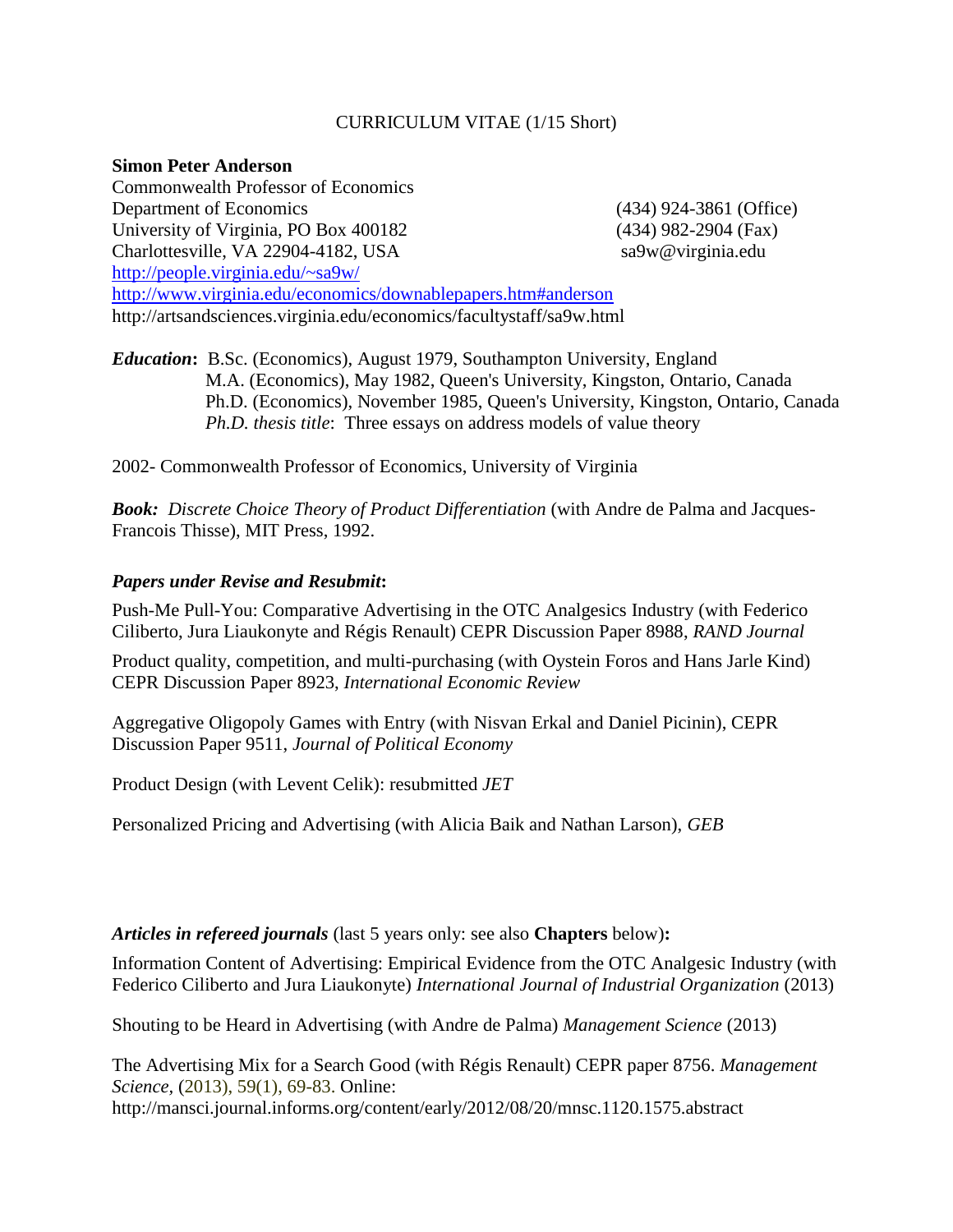Oligopoly and Luce's Choice Axiom (with Andre de Palma), *Regional Science and Urban Economics*, (2012), 42(6), 1053-60. Online: http://www.sciencedirect.com/science/article/pii/S0166046211001189

[Media Mergers and Media Bias with Rational Consumers](http://ideas.repec.org/p/cpr/ceprdp/7768.html) (with John McLaren) CEPR paper 7768*, Journal of the European Economics Association*, (2012), 10(4), 831-859.

Media market concentration, advertising levels, and ad prices (with Øystein Foros, Hans Jarle Kind, Martin Peitz), *International Journal of Industrial Organization*, (2012), 30(3), 321-325.

Competition for Attention in the Information (Overload) Age (with Andre de Palma), CEPR Discussion Paper 7286, *RAND Journal of Economics*, (2012), 43(1): 1-25.

[Platform Siphoning: Ad-Avoidance and Media Content](http://ideas.repec.org/p/cpr/ceprdp/7729.html) (with Joshua Gans) [CEPR Discussion](http://ideas.repec.org/s/cpr/ceprdp.html)  [Papers](http://ideas.repec.org/s/cpr/ceprdp.html) 7729. *American Economic Journal: Microeconomics*, (2011), 3(4): 1–34.

[Information Congestion](http://www.virginia.edu/economics/papers/anderson/info060628.pdf) (with Andre de Palma), *RAND Journal of Economics*, (2009), 40(4), 688-709.

[Comparative Advertising: Disclosing Horizontal Match Information](http://www.virginia.edu/economics/papers/anderson/compad061106.pdf) (with Régis Renault), *RAND Journal of Economics* (2009), 40(3), 558-581.

# *Submitted:*

Competition for Advertisers in Media Markets (with Oystein Foros and Hans Jarle Kind)

# *Submit imminent:*

Choosing a Champion: Party Membership and Policy Platform (with Kieron J Meagher) CEPR Discussion Paper 8941

# *Book Reviews, Short Papers, and Articles in Books:*

[Price Discrimination](file:///C:/Users/sa9w/Desktop/from%20Inspiron%20101210/papers/anderson/pricedisc080808.pdf) [\(figures\)](file:///C:/Users/sa9w/Desktop/from%20Inspiron%20101210/papers/anderson/tarifdisc_pics080313_edited.doc); with Regis Renault, *Handbook in Transport Economics*, Edward Elgar, De Palma, A., R. Lindsey, E. Quinet and R. Vickerman (eds.) (2012)

Advertising and the Internet. In *Handbook of Digital Economics*, M. Peitz and J. Waldfogel (eds), Oxford University Press. (2012)

[Differentiated Products, International Trade and Simple General Equilibrium Effects](file:///C:/Users/sa9w/Desktop/djb4c/Local%20Settings/Temporary%20Internet%20Files/Content.Outlook/papers/anderson/curtconf_june08.pdf) (with Nicholas Schmitt), *Essays in honor of Curt Eaton*, Ed. G. Dow, A. Eckert, Doug West, University of Toronto Press. (2010), Ch 7; 136-59

[The ABC of complementary products mergers,](file:///C:/Users/sa9w/Desktop/djb4c/Local%20Settings/Temporary%20Internet%20Files/Content.Outlook/0HA8F0OY/Anderson/ABC4EL081014.pdf) with Simon Loertscher and Yves Schneider, *Economics Letters*, (2010), 106(3), 212-215.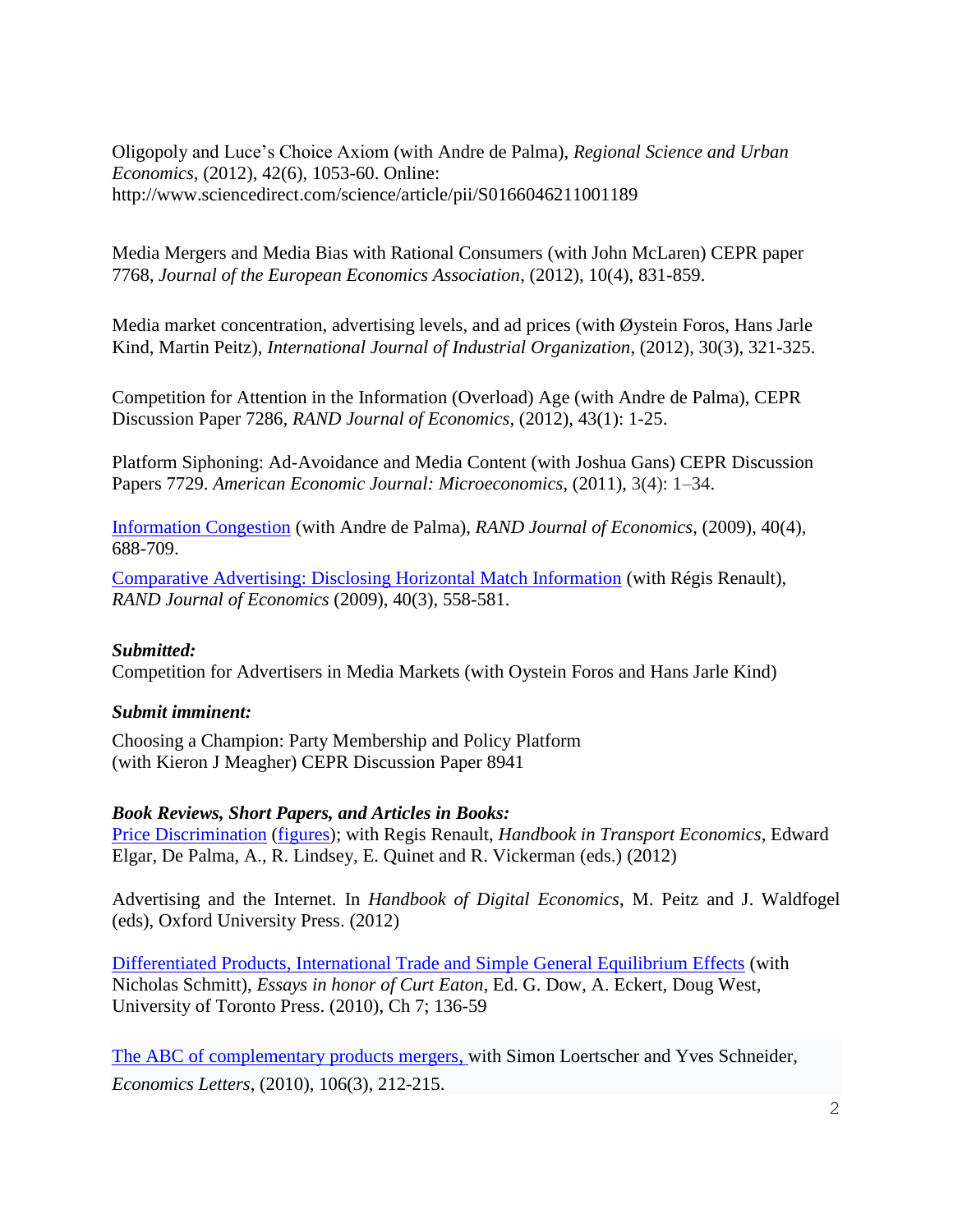# **Working Papers**

Yield Revenue Management with Costly Consumer Search (with Yves Schneider) 2012

A Sheening Theory of Advertising (with Federico Ciliberto, Jura Liaukonyte) 2012

Advertising Congestion in Media Markets (with Martin Peitz) 2014

Broadcast competition: Commercial and Pay TV

# *Projects in Progress (partial list)*

Marketing Characteristics

Airline Departures (with Federico Ciliberto)

Searching for Confirmation (with Yves Schneider)

Price Discrimination with Capacity Constraints (with Yves Schneider)

Comparative Advertising in OTC Analgesics (with Federico Ciliberto and Jura Liaukonyte)

Advertising Assurance (with Micael Castanheira)

Dynamic Chickens-and-Eggs (with Yiyi Zhou)

Targeted Ads (with Alicia Baik and Nathan Larson)

Retailer/Manufacturer Ad Competition (with Charlie Murry)

Mark-up competition (with Richard Ruble)

Quality choice and mergers (with Volker Nocke)

Intermediation with Private Information (with Maxim Engers)

Characteristics Choice (with Levent Celik)

Search Direction (with Regis Renault)

The Logit model of monopolistic competition (with Andre de Palma)

Editor of *Handbook of Media Economics* (with D. Stromberg and J. Waldfogel) for Elsevier Handbook series (overall Editors Ken Arrow and Mike Intrilligator)

Editor of *Recent advances in the Economics of Advertising* for Edgar Elgar series (foreword to write)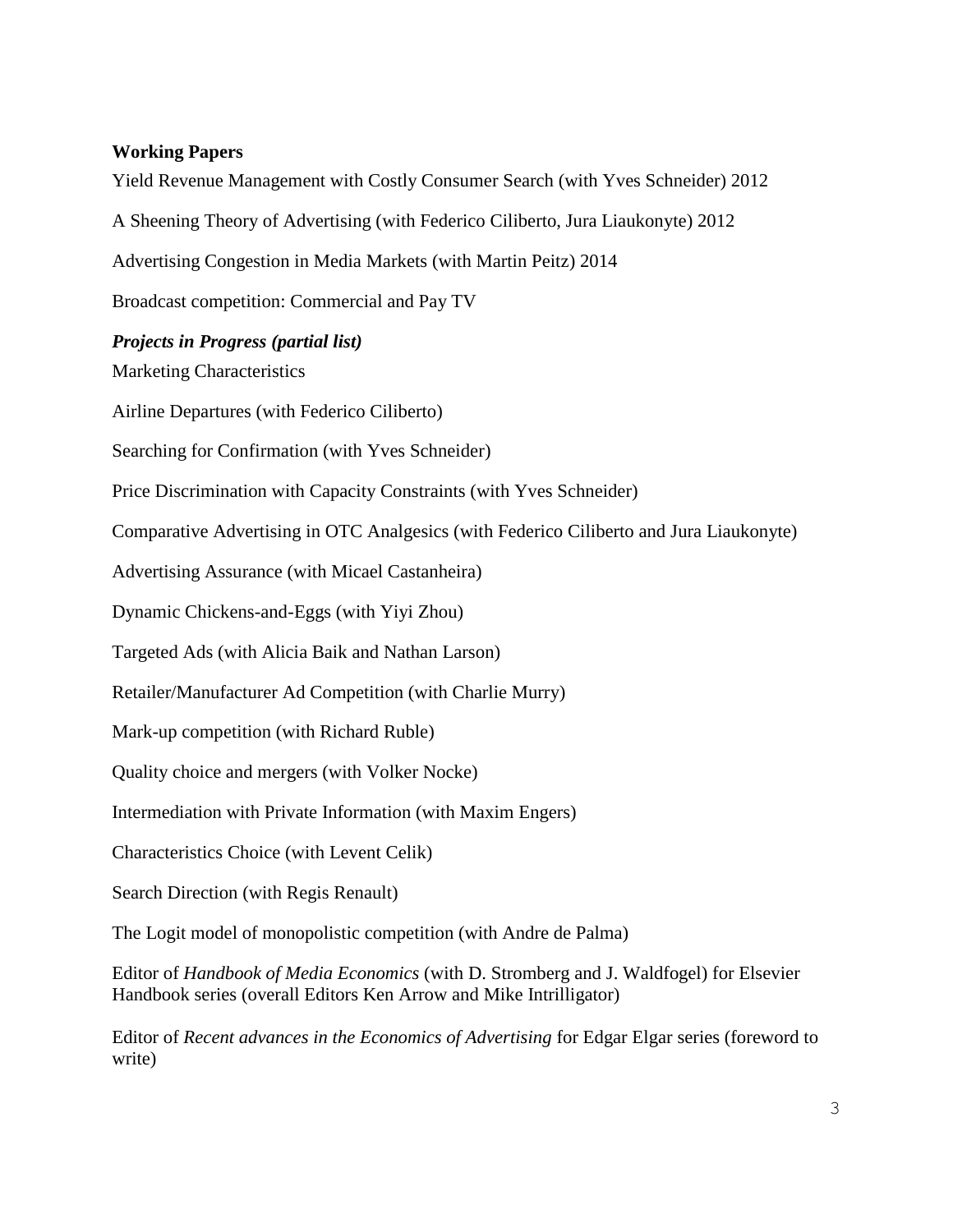# *Conferences Organized* **(last 5 years)**

Ongoing yearly Media Economics series co-organizer (2004- ); recently Naples (Oct 2014), Tel-Aviv (Oct 2013), Bogota (Oct 2012), Moscow (Oct 2011), Hunter, NY (Oct 2010)

2<sup>nd</sup> Advertising Economics Conference, Paris, (with Regis Renault), June 2009

3<sup>rd</sup> Advertising Economics Conference, Barcelona, (with Jose Luis Moraga), June 2010

4<sup>th</sup> Advertising Economics Conference, Moscow, (with Maarten Janssen), June 2011

5<sup>th</sup> Advertising Economics Conference, Beijing, (with Alex White), June 2012

6 th Advertising Economics Conference, Tel-Aviv, (with Yossi Spiegel), June 2013

7<sup>th</sup> Advertising Economics Conference, Vienna, (with Maarten Janssen), June 2014

# *Editorial Positions***:**

*International Journal of Industrial Organization*, co-Managing Editor (Aug. 1996-Dec. 2004). *Journal of Regional Science*, Associate Editor *International Journal of Transport Economics,* Editorial Board *New Zealand Economic Papers*, Editorial Board *Review of Network Economics,* Editorial Board *Journal of Media Economics,* Editorial Board *Regional Science and Urban Economics*, Associate Editor. *Information Economics and Policy,* Editorial Board

"Who's Who in Economics," (Ed. Mark Blaug). "Who's Who in Management Science." "Who's Who in America."

Member of Organizing Committee for EARIE meetings 1997-2003; 2005; 2007, 2008, 2011, 2012, 2013, 2014 Member of Organizing Committee / co-organizer for conference series on Media Economics (Siena 2009, New York 2010, Moscow 2011, Bogota 2012, Tel-Aviv 2013, Naples 2014)

CEPR (Research Fellow) ENCORE member Intertic Vice President Economic Design Network, Australia, member University of Virginia Placement Director 1998 – Current

# *Recent Invited Lectures (last 2 years)*

# **(2013)**

ASSA San Diego (Jan) University of Copenhagen (Mar 12) CERGE-EI Charles University Prague (Mar 14) Department of Justice, DC (April 3) Competition conference, Edesheim (June) ICT conf Mannheim (June)